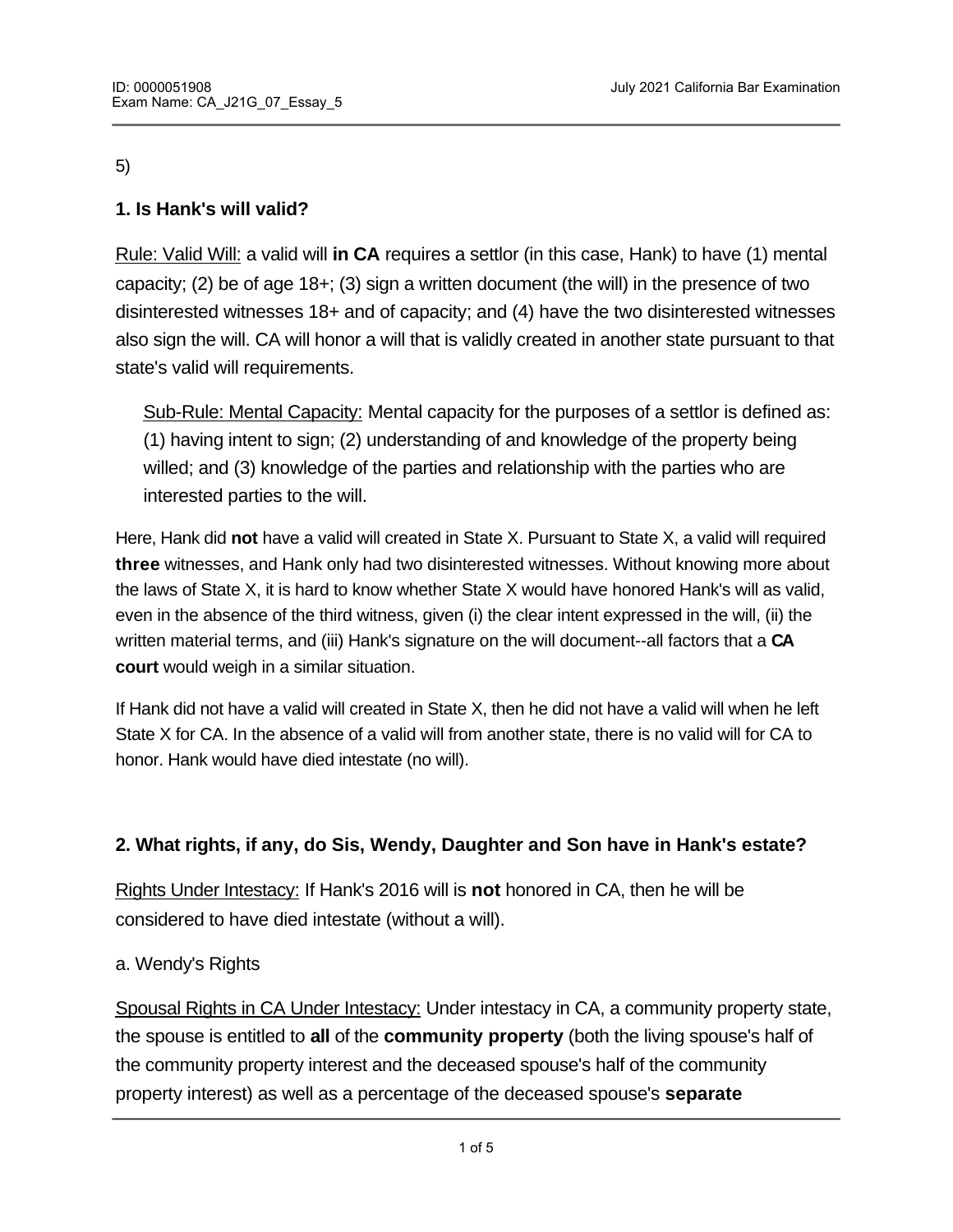**property**. This percentage depends on whether the deceased party has a living spouse, living siblings/parents, and/or issue (children or grandchildren).

Here, Wendy would get all community property, including any quasi-community property, and a 1/3 percentage of Hank's separate property.

Rule: Community property: Community property is all property obtained during the course of a marriage in CA, except property by gift or inheritance.

Here, Wendy would take all of the community property, including her 1/2 share and Hank's 1/2 share. Because Hank died on the first day of his new job in CA, there's probably not much community property for her to take. Still, Wendy would be entitled to any wages earned from Hank's one day of work. If there was other property owned by Hank and Wendy in CA, such as a deed to a house or leasehold interest (which is not mentioned), then Wendy would also take full ownership of such property.

Rule: Quasi-community property: Property that is obtain in the course of a marriage while living in another state (not CA). The property is treated as separate property, even upon moving to CA. But, upon the death of the spouse, the property is reallocated as community property.

Here, Hank earned \$100K in wages--presumably these earnings were exclusively during the course of his marriage to Wendy--that were in his bank account. These wages would have been classified as separate property earned in State X, but became quasi-community property upon moving to CA. The property remained separate property upon Hank and Wendy's move to CA, but upon Hank's death in CA, the \$100K in wages became community property. Wendy will be entitled to all \$100K as re-designated community property.

Rule: Separate Property: A spouse of an intestate party is entitled to all of the deceased spouse's separate property if there are no other blood relations (including adopted children), 1/2 of the deceased spouse's separate property if there are either parents/siblings or issue; or 1/3 of the deceased spouse's separate property if their are parents/siblings and issue.

Here, Wendy is the spouse, Sis is (presumably) Hank's sibling, and Hank has two issue, Daughter and Son. As such, Wendy is entitled to 1/3 of Hank's separate property. Hank's separate property includes his title interest in the property he was

devised by his mother. Wendy will be entitled to a 1/3 interest in this property.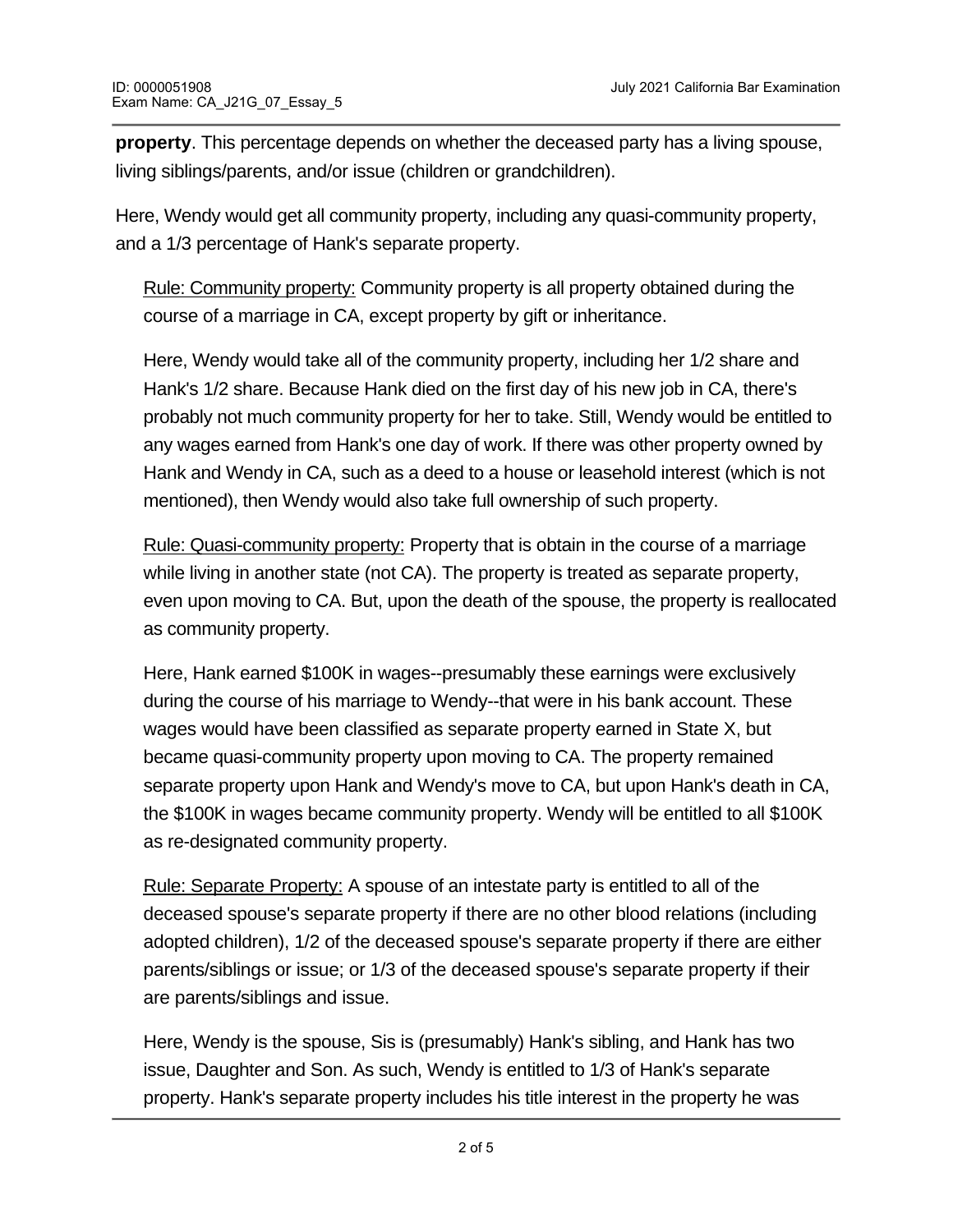devised by his mother. Wendy will be entitled to a 1/3 interest in this property.

### b. Sis's Rights

Sibling Rights in CA Under Intestacy: Under intestacy in CA, a sibling of the same generation as the deceased intestate party is entitled to a certain percentage (usually 1/2 or 1/3) of the deceased party's **separate property**. This percentage depends on whether the deceased party has a living spouse and/or issue (children or grandchildren).

Rule: Community Property: Under intestacy in CA, a sibling has no rights to community property.

Here, Sis will be unable to recover any rights to Hank's wages, either from State X or from his one day of work in CA.

Rule: Separate Property: Assuming there is a living spouse, as there is in this case, a sibling of an intestate party is entitled split pro rata 1/2 of the deceased spouse's **separate property** with parents or other siblings if there is a living spouse and no issue; or to split pro rata 1/3 of the deceased spouse's **separate property** with parents and/or other siblings if there is a living souse and issue.

Here, Wendy is still alive, Sis is presumably Hank's sister--so, his sibling, and there is no mention of any living parents of Hank and Sis. As his only known sibling and with no mention of any living parents, Sis is entitled to 1/3 of Hank's separate property because Wendy, his living spouse, will receive 1/3 and 1/3 will also be allocated to Hank's issue. Hank's separate property includes his title interest in the property he was devised by his mother. Sis will be entitled to a 1/3 interest in this property.

c. Son's & Daughter's Rights

Issue Rights in CA Under Intestacy: Under intestacy in CA, an issue (child or grandchild) is entitled to a certain percentage (usually 1/2 or 1/3) of the deceased party's **separate property**. This percentage depends on whether the deceased party has a living spouse and/or living siblings/parents.

Rule: Community Property: Under intestacy in CA, an issue has no rights to community property.

Here, neither Daughter nor Son will be able to recover any rights to Hank's wages,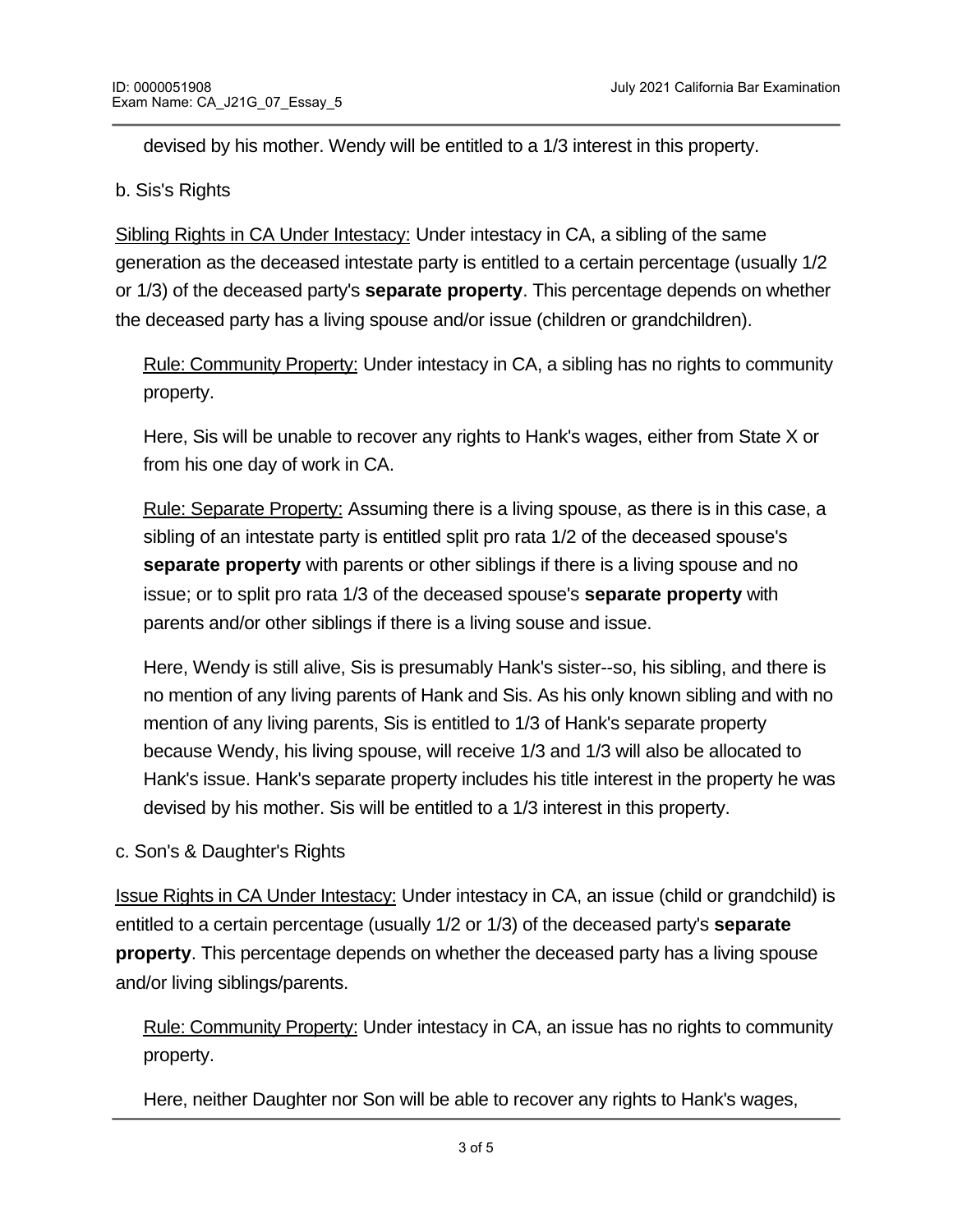either from State X or from his one day of work in CA.

Rule: Separate Property: Assuming there is a living spouse and sibling of the deceased, as there is in this case, an issue (child or grandchild) of an intestate party is entitled split pro rata 1/3 of the deceased parent's **separate property** with other issue.

Here, Hank has two children: Daughter, who he knew of, and Son, who he did not know of, but is confirmed to be his child by a DNA test.

Rule: Omitted Child: Under CA law, a child who is omitted from a will unintentionally, either because the child was believe to be dead or was never known of during the deceased party's life, will be treated to an intestate share of the deceased party's property alongside another other issue. In general, the "omitted child" rule applies to valid will's, which Hank's is not.

Here, Son was not known to Hank during his lifetime, but he is deemed to be a blood-issue of Hank's and will receive the same intestate share as any other issue of Hank's. In this case, Hank's issue are entitled to split a pro rata interest in the house Hank was devised by his mother. This means that Son will actually have a 1/6 interest in Hank's house from his mother. Son is not entitled to any other property.

### d. Daughter's Rights

See rule above for intestacy issue rights for both community property & separate property (the only intestacy property with issue rights).

Here, Daughter will split pro rata a 1/3 interest in Hank's separate property, which includes his title to the house he was devised by his mother. That means that Daughter will actually have a 1/6 interest in Hank's house from his mother. Daughter is not entitled to any other property.

Question #5 Final Word Count = 1405

**END OF EXAMPLE 200**